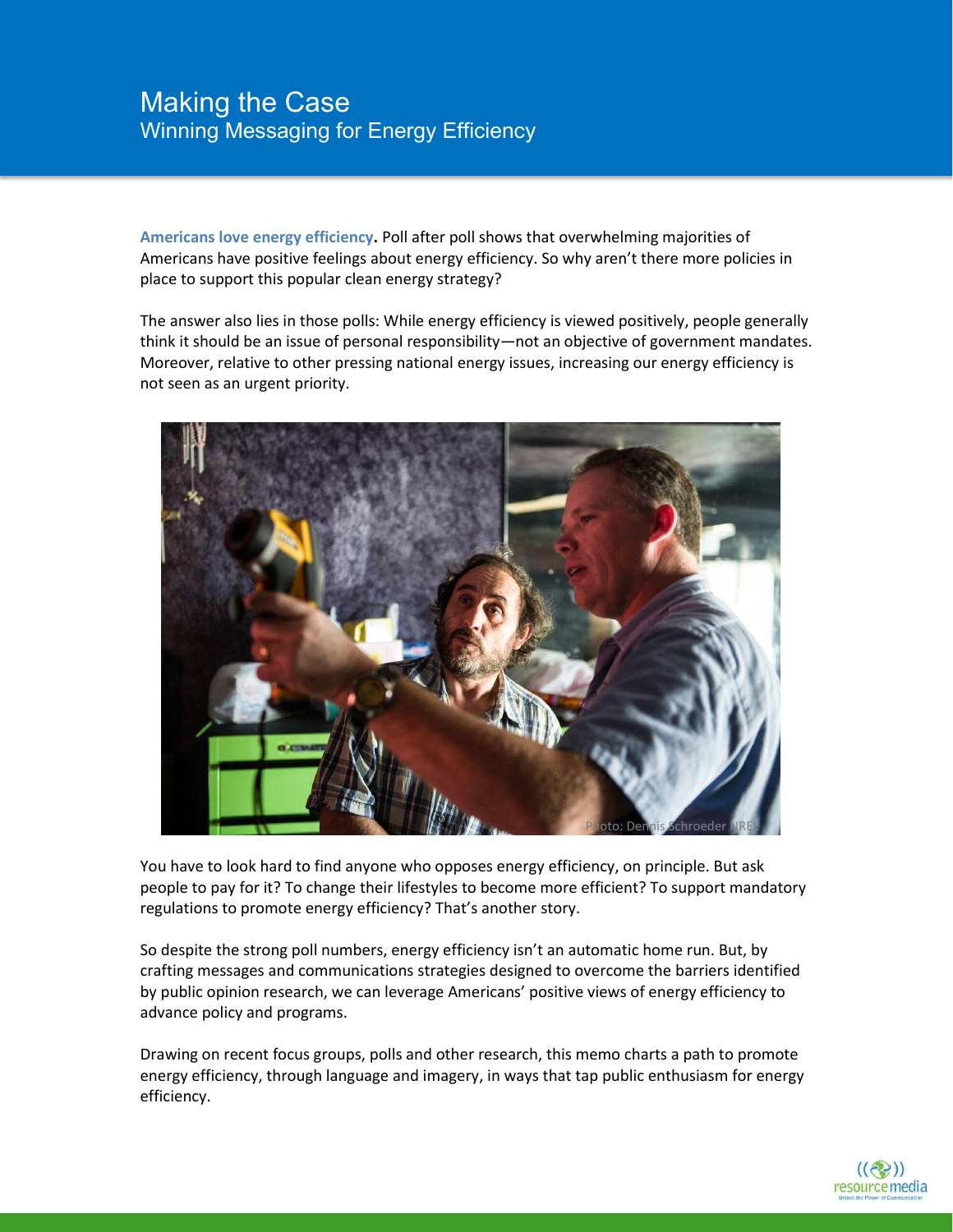### **THE GOOD NEWS**

First, some good news.

#### *People understand energy efficiency…*

Recent focus groups demonstrate that people generally understand what energy efficiency is (though that understanding could be deepened), and they think about it in very positive, aspirational, and personal terms.

#### *…and want to learn more*

A recent national poll found that 65% of Americans are either "interested" or "curious" about energy efficiency, demonstrating a desire to learn more about it.

#### *Support for energy efficiency spans the political spectrum*

People of all political persuasions support energy efficiency. Compared to other energy topics, the conversation around energy efficiency is remarkably un-politicized.

# WHAT IS ENERGY EFFICIENCY, ANYWAY?

Research shows that people think about energy efficiency in the context of their homes – i.e. products they can buy or actions they can take. In focus groups, when asked to write a definition for energy efficiency, people described getting the same results using less energy and long-term cost savings, but never brought up business or industry in their definitions. Educating people on the huge potential savings in the business/industrial sector could generate more support for programs that make those savings possible.

These findings place energy efficiency in a rare position: as a topic that side-steps controversy, sparks curiosity, and builds on a strong foundation of understanding and acceptance.

# IT'S ALL ABOUT VALUES

The best messages connect with your audience's core values. Here are some core values behind Americans' support for energy efficiency:

- Personal responsibility
- Disdain for wastefulness
- Concern for future generations

Focus group participants reported feeling "smart" and "responsible" when they saved energy. And while saving money is seen as an important benefit of saving energy, it's more motivating to couple this benefit with core values like personal responsibility than to focus on money alone.

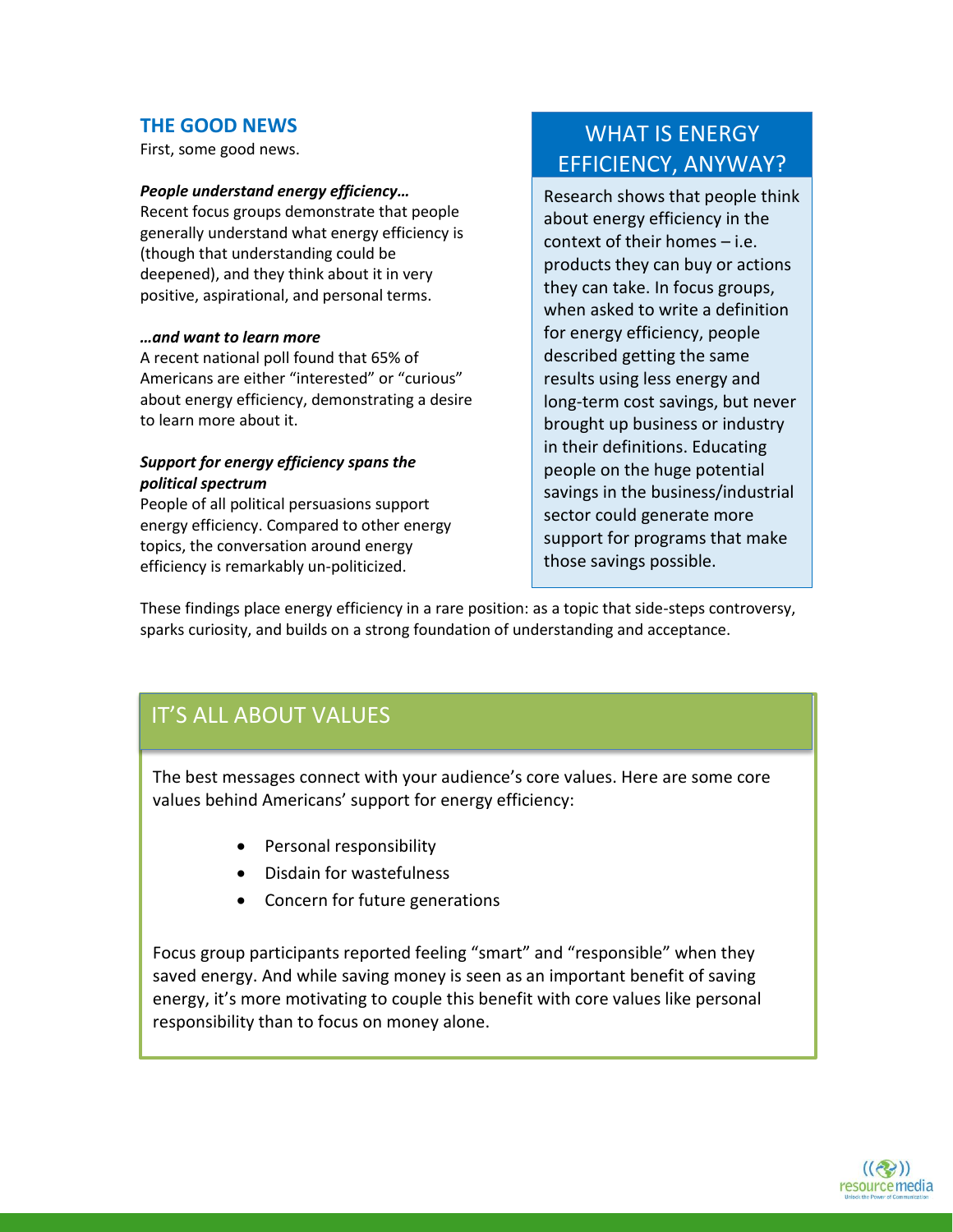# The Challenges

As with many other issues, positive perceptions do not necessarily translate into action. In a recent survey of 1,000 Americans, more than 90% of respondents expressed willingness to make at least a few changes in their own homes to become more efficient energy users. However, the percentage of people who would actively support new energy efficiency regulations, or preferentially vote for energy efficiency champions, was significantly lower. The exception is tax credits, which are far more popular.

Why the disconnect? Here are some of the challenges.

#### *Personal, not public*

People tend to think of energy efficiency as a personal responsibility, not the job of regulations or government. In focus groups, participants talked about everyone having a responsibility to save energy, both at home and in the workplace. But they resisted the suggestion that government should play an active role in driving efficiency measures in homes and businesses through policies and regulations. (Support for reducing government waste of energy, however, was high.)

*"Energy Efficiency is great, but don't tell me what to do, and I don't tell you what to do either."*

 On the bright side, lots of people – maybe even most Americans – have taken some action to increase energy efficiency in their homes or businesses, whether by changing lightbulbs, buying more efficient appliances, installing a programmable thermostat, or other simple steps. This means we can connect with people personally about energy efficiency in ways that would be far more difficult when it comes to other kinds of energy, like solar and wind, with which fewer Americans have personal experiences.

#### *Nice, but not a solution to big problems*

When it comes to energy choices, research shows that climate change is not a primary motivating factor for most individuals or businesses. Also, Americans do not currently think about energy efficiency on a sufficiently large scale to address big-picture, national energy needs, and reduce our need for fossil fuels.

The challenge for energy efficiency advocates is to translate personal enthusiasm for energy efficiency and reducing waste into support for policies that can promote energy efficiency actions at a large scale. Here are some communications recommendations to help bridge this divide.

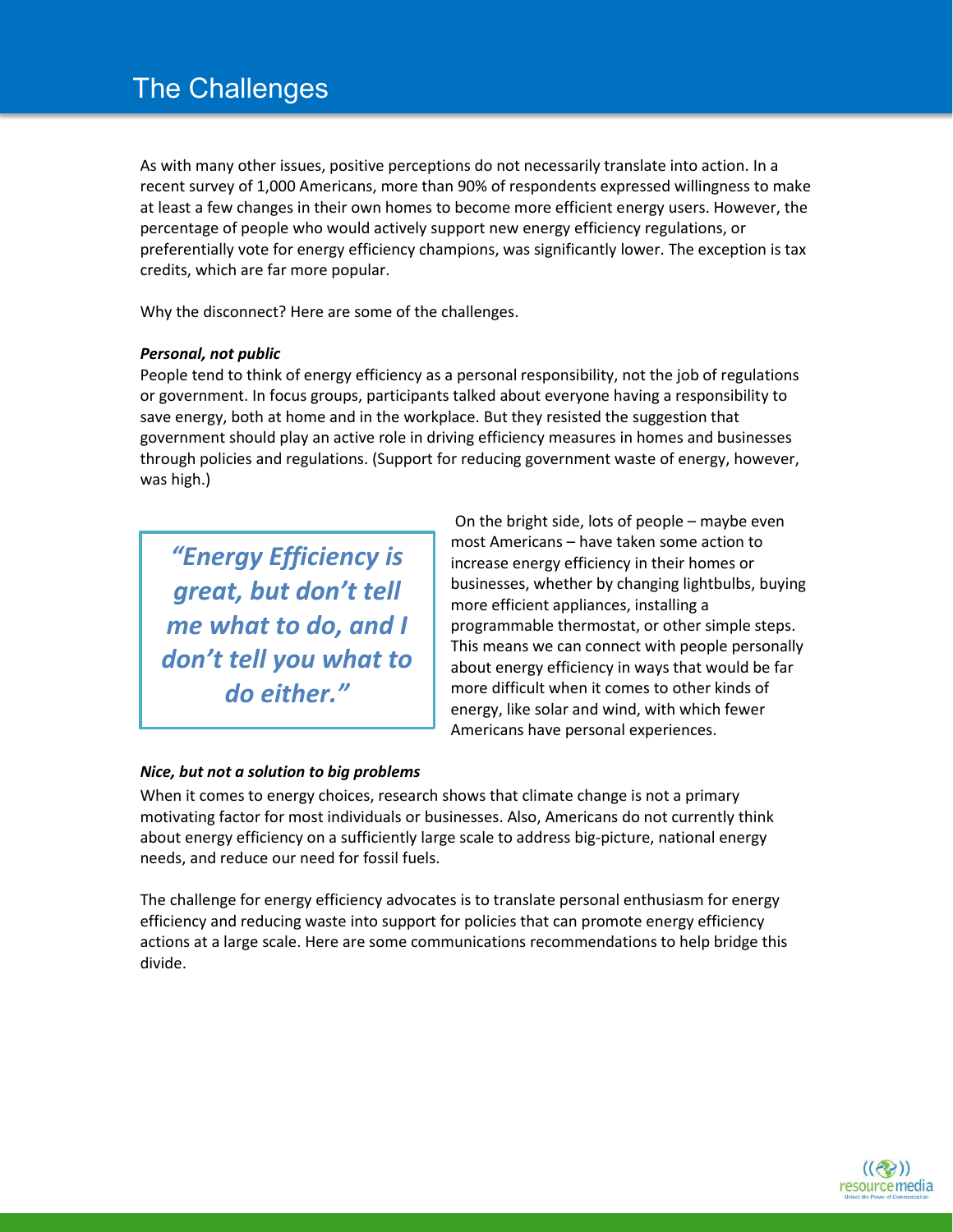### **START PERSONAL**

1

Before introducing energy efficiency policies and programs, lead with stories of people who have already invested in energy efficiency and are now reaping the benefits, from cost savings to more intangible rewards such as a sense of personal satisfaction. This puts an audience in the best possible frame of mind to consider the policies and programs that make these energy savings possible.



Use real stories featuring authentic people, and illustrate them with authentic images. Cognitive research and image testing have shown that audiences respond far better to stories about people they can relate to, and to images that don't look staged. Photos of individual homeowners and business owners taking action to save energy made strongest positive impact on people in the focus groups. These images got people excited about doing things to improve efficiency in their own homes, and interested in supporting businesses that were doing the right things to save energy.

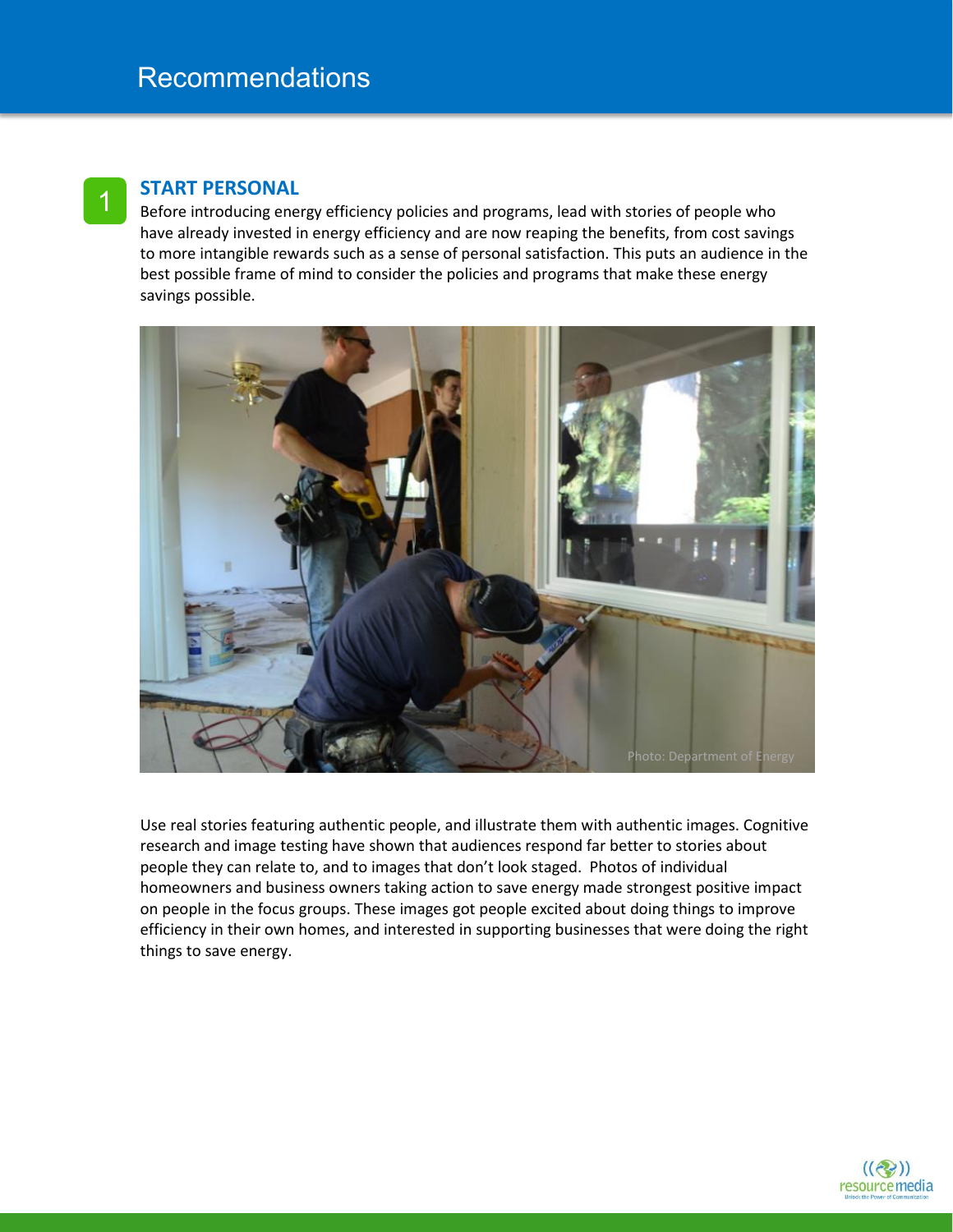#### **GET CONCRETE**

2

3

Specific examples are easier to grasp than abstract statistics, projections or models. When talking about costs and savings statistics, break them down to smaller, relatable chunks. For example, instead of aggregate US economy numbers, talk about savings for individual homeowners or business owners. Or, frame findings for specific audience segments, such as business sectors, or individual cities or states, to help audiences wrap their minds around what the savings might mean for them in their own lives.

For example, the recently released *New [York](http://energy.gov/eere/slsc/downloads/new-york-city-benchmarking-and-transparency-policy-impact-evaluation-report) City [Benchmarking](http://energy.gov/eere/slsc/downloads/new-york-city-benchmarking-and-transparency-policy-impact-evaluation-report) and Transparency Policy Impact [Evaluation](http://energy.gov/eere/slsc/downloads/new-york-city-benchmarking-and-transparency-policy-impact-evaluation-report) Report* found that between 2010 and 2013—the first four years of the City's benchmarking and transparency policy—buildings covered by the ordinance reduced their energy use by 5.7 percent for a total dollar savings of \$267,492,147. Those are hard numbers that illustrate real, positive impacts of energy benchmarking (a policy that establishes the current building energy performance baseline and monitors energy efficiency progress against that baseline). Better understanding of these complex policies can make it easier for audiences to support them.

### BUILDING THE MESSAGE

**Start by pointing to real money savings and tangible benefits from existing energy efficiency programs**, and highlight a real person – whether homeowner or business owner – and the specific ways they have benefited (money saved, better living or working environment).

**Pivot to the opportunity to expand the program or programs like it**, thereby helping more families and/or businesses save money and energy. Include relevant statistics when possible, and point to the many potential state/community benefits from the action.

**Finish with a call to action** – contacting an elected official or utility commission or otherwise signal support for the program.

#### **UNDERSTAND YOUR AUDIENCE**

It's vital to find out as much as you can about your target audience(s) up front: their values, their motivations, their concerns, and their beliefs. For audiences motivated primarily by the cost bottom line such as building owners and managers, opening with a message about cost savings and profitability may make sense. For audiences concerned about doing the right thing (or being perceived to be doing the right thing), such as politicians, focusing on opportunities to reduce waste and protect energy resources for future generations may be most useful. For engaging utility billpayers and homeowners, highlighting tangible costs and energy savings for individual families may be the best strategy.

By segmenting your target audiences up front, and identifying the right values-based messages to use for each audience, you increase the likelihood that your messages will resonate and prompt action.

The following sample message uses Kansas as an example to demonstrate how to build a good energy efficiency message—in this case in the context of the Clean Power Plan.

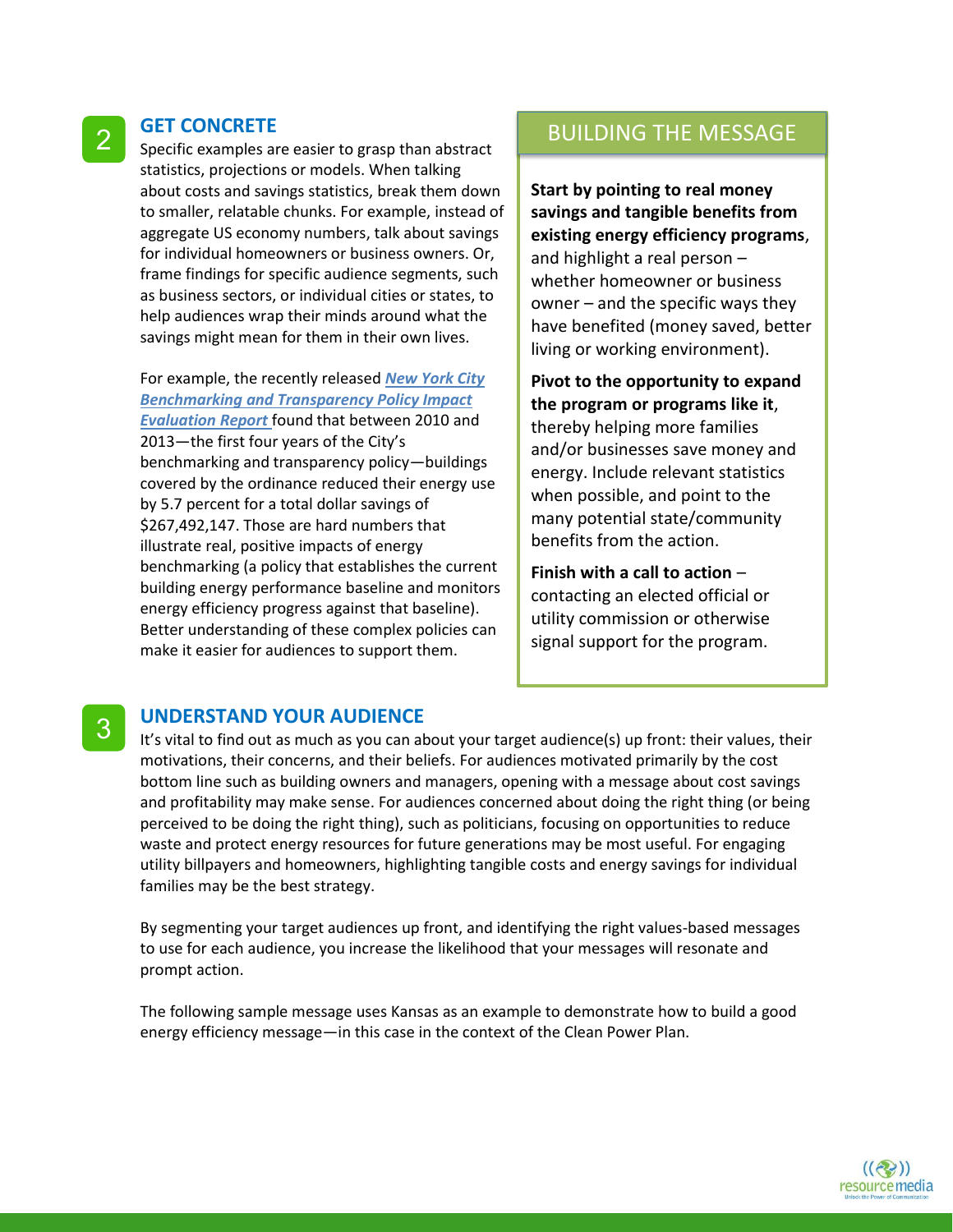# SAMPLE MESSAGE

Kansans save hundreds of dollars a year on average thanks to [insert utility] energy efficiency programs. One such program enabled Topeka resident Jane Doe and her family to install a programmable thermostat and add more insulation in the attic. Today, just a couple months later, their monthly utility bills are lower, and their home is warmer in the winter, and cooler in the summer. Jane rarely needs to turn on the heater or air-conditioner.

Kansas now has an opportunity to expand programs like these, helping more families save money and energy, by making energy efficiency a core strategy of the Kansas Clean Power Plan. By prioritizing energy efficiency, the State of Kansas can help residents save an average of XX dollars annually on energy bills, while significantly lowering energy use, resulting in cleaner air and water for everyone.

*Please contact [insert decision-maker] and tell them to make energy efficiency the #1 priority in the Kansas Clean Power Plan*

#### **LEAD WITH THE RIGHT MESSENGER**

4

Research shows that the most compelling, trusted messengers are those with no financial motivations to talk about efficiency. Energy service providers, utilities, and government agencies are perceived as having ulterior motives, and their words may therefore be automatically discounted by your target audiences.



Homeowners and businesses owners who have made investments in energy efficiency and have seen positive results are more trusted, and easier for most audiences to relate to. The bottom line: Sell energy efficiency via the people who have benefitted from it themselves, rather than the people who are in the business of efficiency retrofits.

There's one exception that goes back to the need to understand your audience. If your target audience includes elected officials concerned about creating and protecting jobs, current employees of energy efficiency businesses are often perfect messengers.

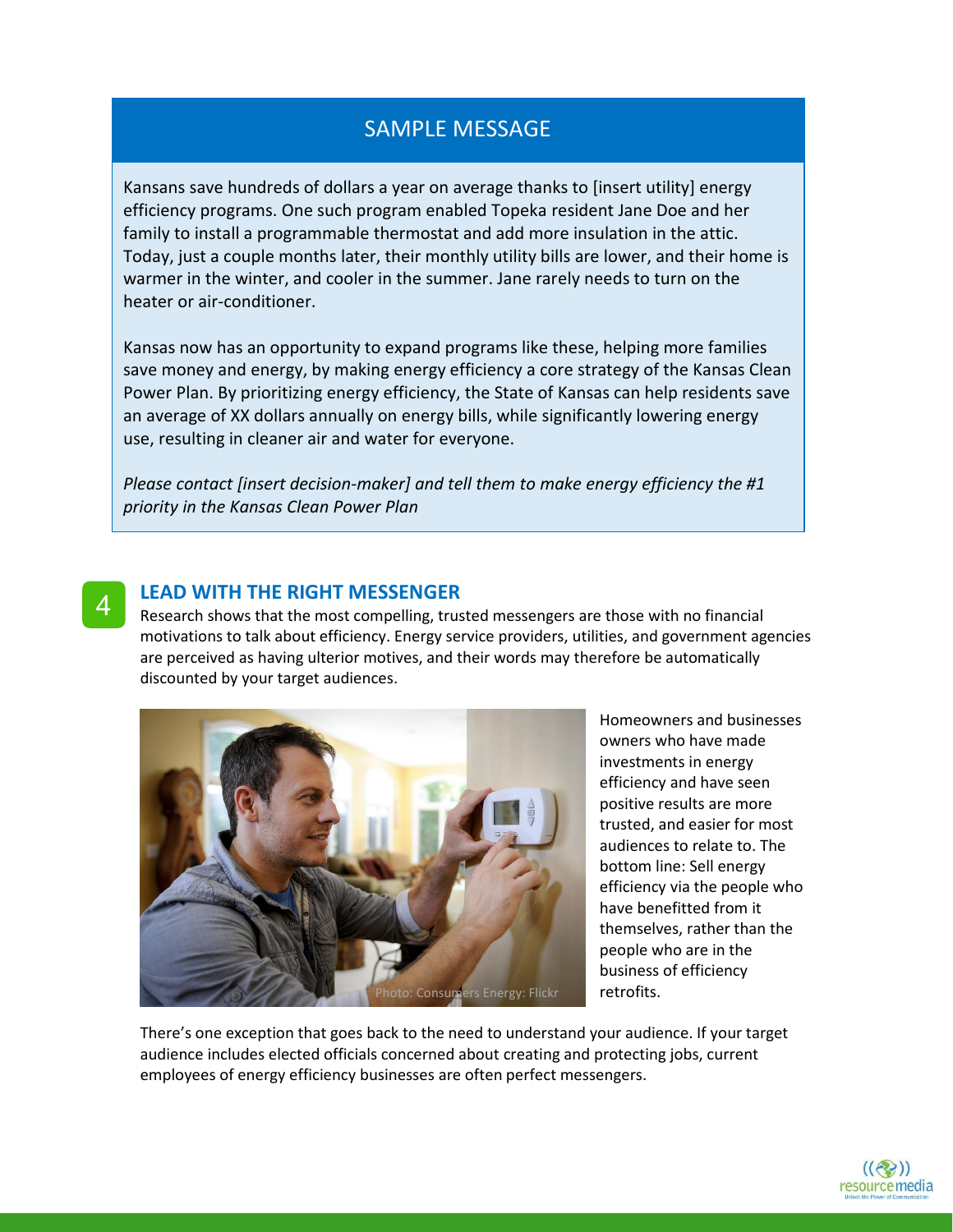### **MESSAGING TIPS**

- $\blacksquare$  DO: Use the term "billpayers," rather than "ratepayers."
- DO: Break down statistics into relatable numbers relevant to your audience.
- $\Box$  DO: Lead with stories of real people who have saved energy and money.
- $\blacksquare$  DON'T: Try to convince lay audiences that energy efficiency is a "resource" like coal, solar or wind.
- DON'T: Lead with government programs and mandates.

**Sell energy efficiency via the people who have benefitted from it themselves, rather than the people who are in the business of efficiency retrofits.**

# ENERGY EFFICIENCY: AN ENERGY "RESOURCE"?

Energy efficiency is often described as a clean energy "resource" on par with solar and wind. But focus groups and polling have shown significant cognitive dissonance around this concept. For most lay audiences, an energy "resource" is something you create or harness, and then pay for. By contrast, energy efficiency helps you to avoid wasting actual resources, and thus save money.

That said, some target audiences – particularly utilities and lawmakers – are comfortable talking about energy efficiency as a resource. Again, know your audience and tailor messages accordingly. At a legislative committee hearing or utility commission hearing, talk about energy efficiency in the language these audiences already understand – as a resource. But when talking to billpayers or other lay audiences, don't ask to get them to change their basic conceptual framework of energy efficiency, in which it is a strategy to avoid wasting resources—not a resource itself. Instead, meet people where they are.

### **CONNECTING TO THE CLEAN POWER PLAN**

The U.S. EPA's Clean Power Plan offers a good opportunity to show the value of energy efficiency. Here are three powerful points to bolster arguments in favor of making energy efficiency a priority in state implementation plans:

- o Energy efficiency is the **easiest and cheapest** way for states to reduce greenhouse gas emissions—**we know it works, it's been tested, and it's ready to deploy now**.
- o Energy efficiency offers states **maximum flexibility** to take advantage of their own natural resources.
- o Energy efficiency saves consumers and businesses **money**, creates **jobs**, and benefits the **economy**.

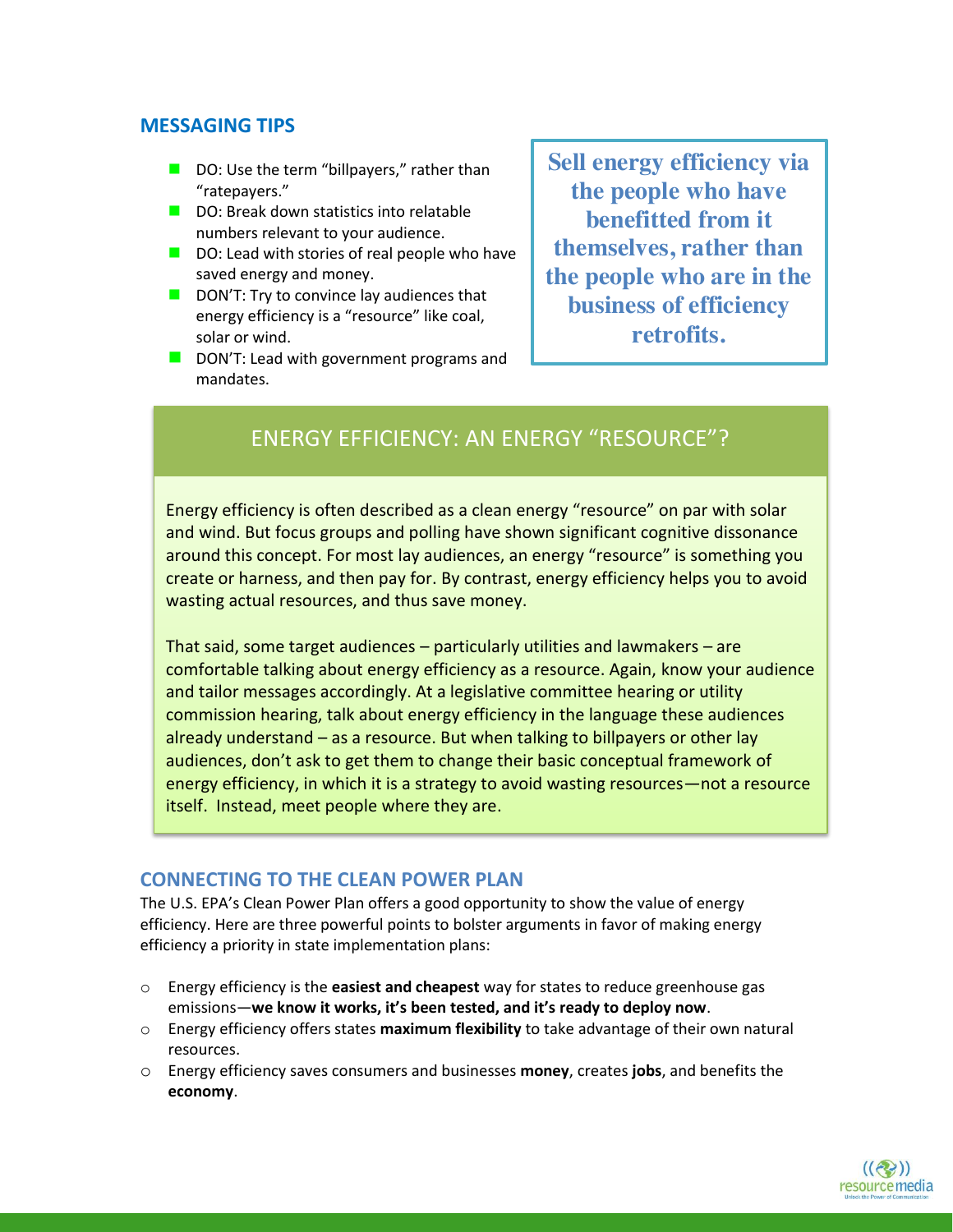# PICK YOUR IMAGES



#### *Use relatable, revealing images*

Imagery needs to have a very clear connection to energy efficiency to be understood and to connect with audiences. Pick concrete images that audiences can relate to, instead of abstract images that audiences need to decipher.



*Building signage: the low-hanging fruit* We want people to see that energy efficiency is something everyone can do – and in fact, that many people are already doing. Signage at office buildings, retail stores and new developments indicating the energy and money savings can help make energy efficiency more visible, and more of a social norm.



#### *Use waste imagery sparingly & strategically*

Waste imagery can be effective at generating outrage, but that outrage does not necessarily translate into support for good policies. People tend to blame the individual or company for being irresponsible, and do not bridge to policy fixes. Images showing energy waste should be used sparingly, and coupled with images of solutions to eliminate or reduce waste.